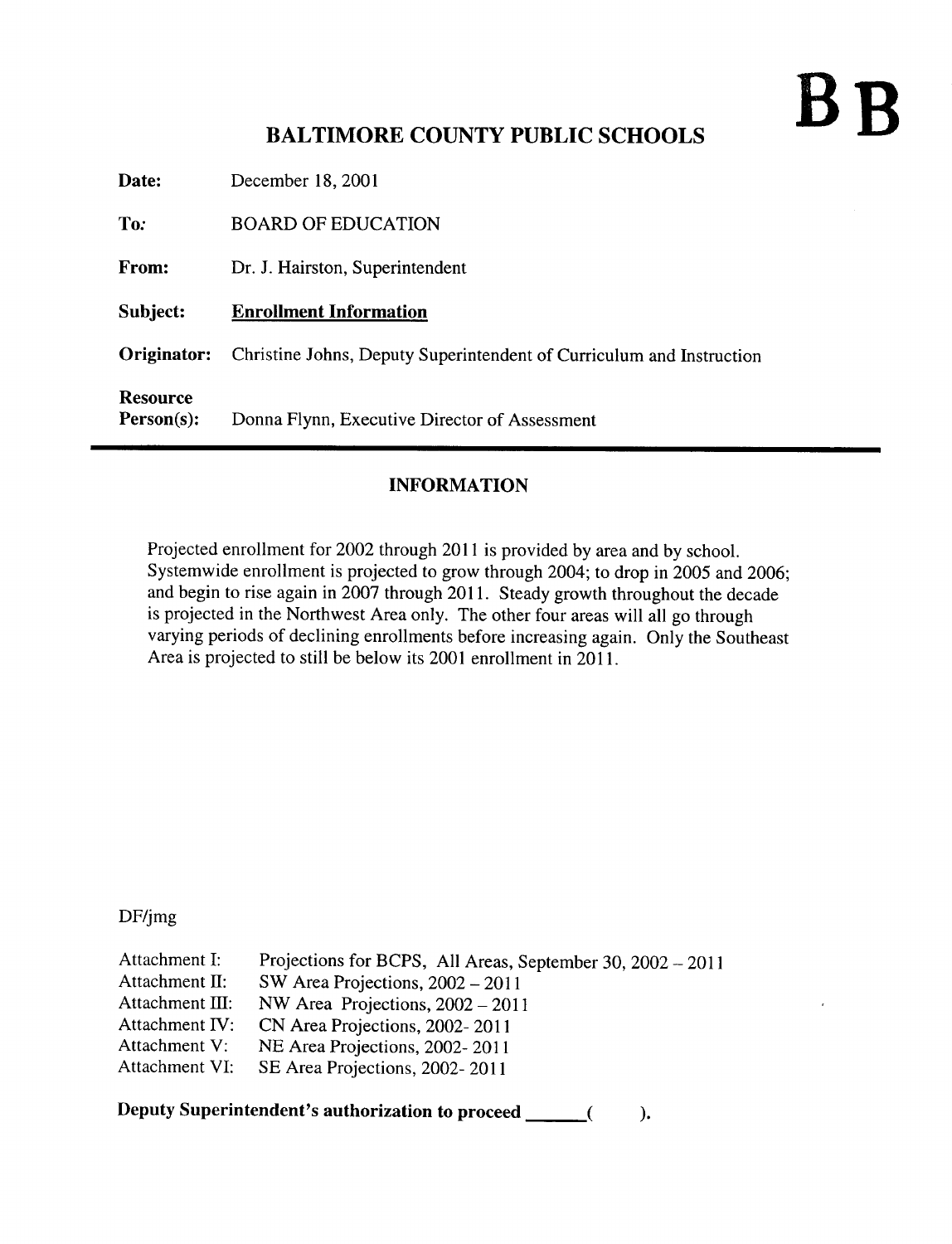## Projections for Baltimore County Public Schools, September 30 2002 - 2011 **Revised 12/7/01**

| <b>YEAR</b>            | 2001   | 2002   | 2003   | 2004   | 2005   | 2006   | 2007   | 2008   | 2009   | 2010   | 2011   |
|------------------------|--------|--------|--------|--------|--------|--------|--------|--------|--------|--------|--------|
|                        |        |        |        |        |        |        |        |        |        |        |        |
| ISouthwest Area        | 20666  | 20712  | 20889  | 21129  | 21200  | 21263  | 21294  | 21311  | 21299  | 21324  | 21398  |
| <b>INorthwest Area</b> | 22934  | 23385  | 23816  | 24163  | 24454  | 24636  | 24844  | 24981  | 25132  | 25340  | 25535  |
| <b>ICentral Area</b>   | 20315  | 20246  | 20332  | 20292  | 20230  | 20176  | 20161  | 20200  | 20304  | 20453  | 20648  |
| <b>INortheast Area</b> | 24473  | 24506  | 24822  | 24724  | 24650  | 24562  | 24535  | 24596  | 24674  | 24734  | 24737  |
| <b>ISoutheast Area</b> | 17986  | 17643  | 17500  | 17129  | 16810  | 16695  | 16690  | 16627  | 16553  | 16566  | 16655  |
|                        |        |        |        |        |        |        |        |        |        |        |        |
| Evening, Home Assign   | 114    | 114    | 114    | 114    | 114    | 114    | 114    | 114    | 114    | 114    | 114    |
| Non-GradedSpecial Ed   | 525    | 525    | 525    | 525    | 525    | 525    | 525    | 525    | 525    | 525    | 525    |
| <b>Alternative</b>     | 309    | 309    | 309    | 309    | 309    | 309    | 309    | 309    | 309    | 309    | 309    |
|                        |        |        |        |        |        |        |        |        |        |        |        |
| <b>IBCPS TOTAL</b>     | 107322 | 107440 | 108307 | 108385 | 108292 | 108280 | 108472 | 108663 | 108910 | 109365 | 109921 |

All numbers based on September 30 of given year.

SPECIFIC NOTES:

Randallstown ES is undergoing construction of an addition. Their PS and KDG children are currently at Campfield. Completion date, and attraction of new addition may impact enrollments .

Pending MSDE policy may mandate all KDG programs to full day at all schools, as well as additional PS.

Pending ESOL and Special ED program relocation may require some redistribution of students.

Revisions: 12/7/01 Draft Release

 $\sim 10^{-1}$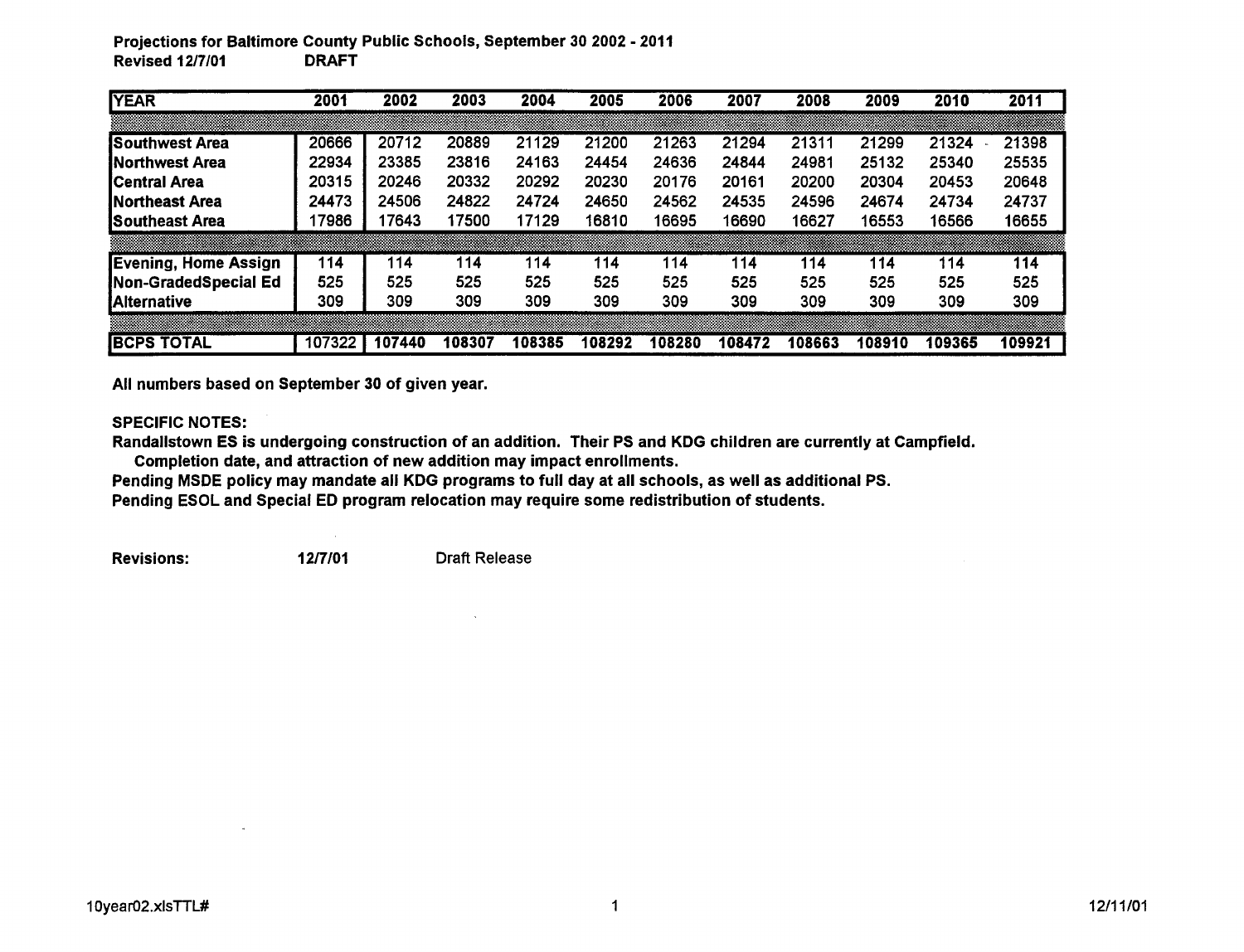Projections for Baltimore County Public Schools, September 30 2002-2011, Southwest Area  $Revised$  12/7/01

| <b>SW AREA</b>                 | <b>STATE</b>    |       |       |       |       |       |       |       |       |       |       |       |
|--------------------------------|-----------------|-------|-------|-------|-------|-------|-------|-------|-------|-------|-------|-------|
|                                | <b>CAPACITY</b> | 2001  | 2002  | 2003  | 2004  | 2005  | 2006  | 2007  | 2008  | 2009  | 2010  | 2011  |
| <b>Arbutus ES</b>              | 446             | 470   | 449   | 445   | 437   | 423   | 413   | 408   | 405   | 396   | 393   | 394   |
| <b>Baltimore Highlands ES</b>  | 648             | 578   | 564   | 547   | 534   | 523   | 514   | 509   | 511   | 518   | 526   | 544   |
| <b>Catonsville ES</b>          | 459             | 406   | 405   | 411   | 422   | 431   | 440   | 451   | 461   | 471   | 480   | 487   |
| <b>Chadwick ES</b>             | 468             | 509   | 485   | 491   | 496   | 498   | 502   | 506   | 490   | 488   | 470   | 466   |
| Dogwood ES                     | 506             | 607   | 655   | 632   | 645   | 637   | 627   | 615   | 602   | 595   | 588   | 590   |
| <b>Edmondson Heights ES</b>    | 674             | 660   | 660   | 658   | 665   | 661   | 656   | 643   | 630   | 616   | 596   | 591   |
| <b>Featherbed Lane Primary</b> | 853             | 436   | 449   | 454   | 477   | 489   | 496   | 502   | 500   | 505   | 505   | 504   |
| Featherbed Lane Intermediate   |                 | 384   | 386   | 399   | 421   | 431   | 437   | 443   | 441   | 445   | 444   | 443   |
| <b>Halethorpe ES</b>           | 426             | 417   | 404   | 409   | 402   | 389   | 380   | 375   | 372   | 365   | 361   | 363   |
| <b>Hebbville ES</b>            | 591             | 532   | 525   | 563   | 579   | 576   | 570   | 572   | 582   | 576   | 571   | 570   |
| <b>Hillcrest ES</b>            | 676             | 646   | 640   | 633   | 621   | 620   | 626   | 641   | 653   | 652   | 663   | 666   |
| Johnnycake ES                  | 443             | 640   | 625   | 663   | 685   | 697   | 709   | 700   | 699   | 688   | 678   | 680   |
| Lansdowne ES                   | 369             | 432   | 435   | 393   | 382   | 372   | 377   | 379   | 382   | 385   | 383   | 380   |
| Powhatan ES                    | 349             | 409   | 395   | 413   | 425   | 433   | 441   | 449   | 457   | 465   | 473   | 475   |
| <b>Relay ES</b>                | 489             | 481   | 455   | 475   | 476   | 478   | 480   | 482   | 484   | 486   | 490   | 480   |
| <b>Riverview ES</b>            | 678             | 500   | 455   | 453   | 452   | 433   | 426   | 413   | 407   | 404   | 413   | 415   |
| <b>Westchester ES</b>          | 516             | 481   | 475   | 475   | 487   | 492   | 501   | 516   | 528   | 535   | 537   | 530   |
| Westowne ES                    | 584             | 453   | 450   | 438   | 429   | 428   | 433   | 444   | 453   | 467   | 483   | 500   |
| Winfield ES                    | 633             | 431   | 415   | 433   | 439   | 434   | 438   | 442   | 449   | 459   | 465   | 467   |
| <b>Woodbridge ES</b>           | 489             | 441   | 425   | 436   | 426   | 421   | 419   | 418   | 427   | 439   | 437   | 439   |
| <b>Woodmoor ES</b>             | 753             | 673   | 665   | 673   | 677   | 680   | 661   | 649   | 638   | 633   | 632   | 638   |
| <b>SYNSESSIEN ANDERSON</b>     | 11050           | 10586 | 10417 | 10494 | 10577 | 10546 | 10546 | 10557 | 10571 | 10588 | 10588 | 10622 |
|                                |                 |       |       |       |       |       |       |       |       |       |       |       |
| <b>Arbutus Middle</b>          | 1138            | 910   | 926   | 914   | 908   | 900   | 910   | 922   | 928   | 919   | 923   | 938   |
| <b>Catonsville Middle</b>      | 650             | 631   | 628   | 620   | 623   | 629   | 640   | 660   | 675   | 698   | 719   | 737   |
| <b>Lansdowne Middle</b>        | 1030            | 770   | 772   | 765   | 730   | 747   | 751   | 757   | 743   | 741   | 751   | 765   |
| <b>Southwest Academy</b>       | 1175            | 1283  | 1318  | 1306  | 1348  | 1370  | 1393  | 1376  | 1356  | 1343  | 1336  | 1340  |
| <b>Woodlawn Middle</b>         | 1098            | 997   | 1018  | 1055  | 1085  | 1079  | 1069  | 1053  | 1045  | 1033  | 1016  | 1005  |
| <b>RYMITED THREE OF STRE</b>   | 5091            | 4591  | 4662  | 4660  | 4694  | 4725  | 4763  | 4768  | 4747  | 4734  | 4745  | 4785  |
| <b>Catonsville High</b>        | 1923            | 1405  | 1465  | 1484  | 1489  | 1509  | 1514  | 1512  | 1524  | 1528  | 1531  | 1545  |
| Lansdowne High                 | 1615            | 1213  | 1236  | 1255  | 1324  | 1335  | 1349  | 1350  | 1342  | 1339  | 1359  | 1360  |
| <b>Western Tech</b>            | 1121            | 1036  | 1036  | 1036  | 1036  | 1036  | 1036  | 1036  | 1036  | 1036  | 1036  | 1036  |
| Woodlawn High                  | 1645            | 1835  | 1896  | 1960  | 2009  | 2049  | 2055  | 2071  | 2091  | 2074  | 2065  | 2050  |
| <b>EVELLE MODEL</b>            | 6304            | 5489  | 5633  | 5735  | 5858  | 5929  | 5954  | 5969  | 5993  | 5977  | 5991  | 5991  |
|                                |                 |       |       |       |       |       |       |       |       |       |       |       |
| <b>EXPANDING PROPERTY</b>      | 22445           | 20666 | 20712 | 20889 | 21129 | 21200 | 21263 | 21294 | 21311 | 21299 | 21324 | 21398 |

All numbers based on September 30 of given year.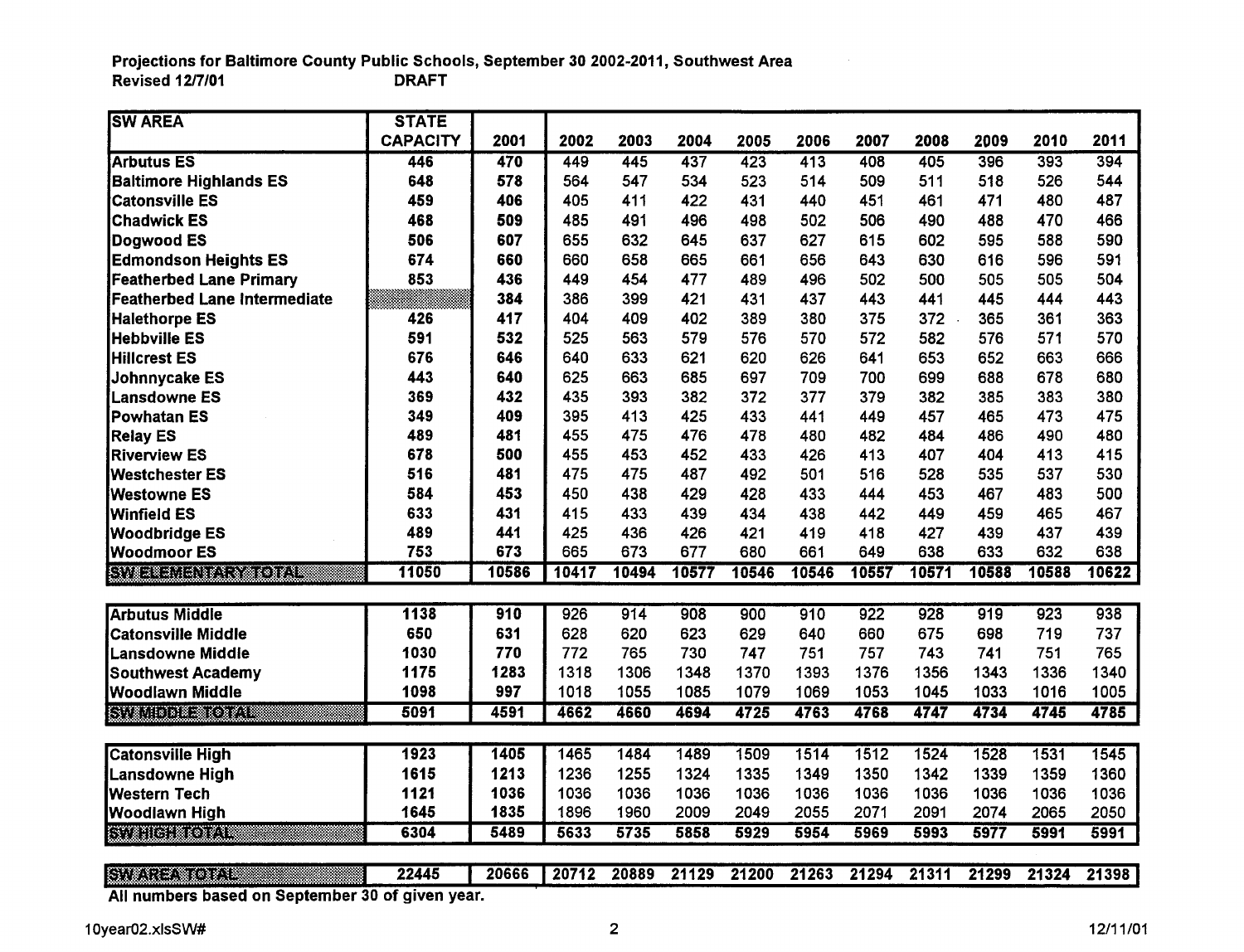Projections for Baltimore County Public Schools, September 30 2002-2011, Northwest Area Revised  $12/7/01$ 

| <b>NW AREA</b>                               | <b>STATE</b>                                 |       |       |       |       |       |       |       |       |       |       |       |
|----------------------------------------------|----------------------------------------------|-------|-------|-------|-------|-------|-------|-------|-------|-------|-------|-------|
|                                              | <b>CAPACITY</b>                              | 2001  | 2002  | 2003  | 2004  | 2005  | 2006  | 2007  | 2008  | 2009  | 2010  | 2011  |
| <b>Bedford ES</b>                            | 350                                          | 330   | 329   | 332   | 332   | 335   | 342   | 348   | 351   | 354   | 357   | 360   |
| <b>Campfield Center</b>                      | 317                                          | 396   | 395   | 387   | 382   | 394   | 400   | 400   | 402   | 414   | 419   | 420   |
| <b>Cedarmere ES</b>                          | 461                                          | 530   | 544   | 555   | 560   | 579   | 595   | 610   | 622   | 639   | 649   | 660   |
| <b>Chatsworth ES</b>                         | 449                                          | 416   | 415   | 422   | 430   | 438   | 440   | 454   | 462   | 470   | 488   | 494   |
| Church Lane ES                               | 538                                          | 445   | 458   | 462   | 486   | 499   | 502   | 509   | 517   | 529   | 543   | 552   |
| <b>Deer Park ES</b>                          | 481                                          | 509   | 525   | 534   | 556   | 574   | 583   | 592   | 606   | 622   | 632   | 644   |
| Franklin ES                                  | 597                                          | 507   | 505   | 500   | 492   | 481   | 486   | 497   | 503   | 511   | 514   | 528   |
| <b>Fort Garrison ES</b>                      | 516                                          | 457   | 455   | 469   | 464   | 466   | 474   | 481   | 499   | 521   | 530   | 542   |
| <b>Glyndon ES</b>                            | 629                                          | 489   | 475   | 519   | 510   | 498   | 493   | 494   | 511   | 519   | 522   | 526   |
| Hernwood ES                                  | 448                                          | 445   | 460   | 488   | 498   | 518   | 529   | 538   | 546   | 560   | 571   | 580   |
| <b>Milbrook ES</b>                           | 345                                          | 395   | 375   | 415   | 430   | 441   | 445   | 462   | 464   | 469   | 481   | 490   |
| New Town ES                                  | 707                                          | 931   | 955   | 970   | 980   | 995   | 1010  | 1015  | 1030  | 1040  | 1055  | 1070  |
| <b>Owings Mills ES</b>                       | 774                                          | 722   | 715   | 730   | 772   | 819   | 854   | 867   | 876   | 890   | 911   | 937   |
| Randallstown ES                              | 426                                          | 298   | 355   | 360   | 364   | 372   | 377   | 382   | 387   | 392   | 397   | 402   |
| <b>Reisterstown ES</b>                       | 529                                          | 456   | 424   | 440   | 445   | 450   | 449   | 445   | 445   | 438   | 448   | 452   |
| <b>Scotts Branch ES</b>                      | 541                                          | 568   | 540   | 558   | 561   | 560   | 558   | 543   | 535   | 532   | 531   | 523   |
| <b>Summit Park ES</b>                        | 482                                          | 306   | 285   | 312   | 308   | 309   | 312   | 327   | 336   | 348   | 357   | 371   |
| <b>Timber Grove ES</b>                       | 664                                          | 650   | 605   | 595   | 585   | 569   | 566   | 560   | 551   | 563   | 565   | 570   |
| <b>Wellwood ES</b>                           | 516                                          | 529   | 527   | 547   | 551   | 552   | 550   | 551   | 554   | 542   | 547   | 553   |
| Winand ES                                    | 651                                          | 599   | 585   | 596   | 607   | 603   | 607   | 617   | 626   | 641   | 658   | 670   |
| <b>INVERSIONAL MENTRE COMPARE</b>            | 10421                                        | 9978  | 9927  | 10191 | 10313 | 10452 | 10572 | 10692 | 10823 | 10994 | 11175 | 11344 |
| <b>Deer Park Middle</b>                      | 1445                                         | 1309  | 1407  | 1422  | 1435  | 1473  | 1493  | 1500  | 1475  | 1460  | 1445  | 1420  |
| Franklin Middle                              | 1505                                         | 1480  | 1512  | 1497  | 1478  | 1500  | 1513  | 1530  | 1546  | 1562  | 1575  | 1590  |
| Old Court Middle                             | 1230                                         | 1087  | 1127  | 1160  | 1225  | 1235  | 1253  | 1268  | 1302  | 1310  | 1339  | 1360  |
| <b>Pikesville Middle</b>                     | 1130                                         | 1102  | 1122  | 1160  | 1173  | 1176  | 1170  | 1166  | 1175  | 1179  | 1185  | 1203  |
| <b>Sudbrook Middle</b>                       | 1145                                         | 986   | 1021  | 1020  | 1020  | 1020  | 1020  | 1020  | 1020  | 1020  | 1020  | 1020  |
| <b>NITED BEEFING</b>                         | 6455                                         | 5964  | 6189  | 6259  | 6331  | 6404  | 6449  | 6484  | 6518  | 6531  | 6564  | 6593  |
|                                              |                                              |       |       |       |       |       |       |       |       |       |       |       |
| <b>Franklin High</b>                         | 1695                                         | 1434  | 1497  | 1521  | 1543  | 1551  | 1578  | 1595  | 1610  | 1625  | 1630  | 1615  |
| <b>Milford Mill Academy</b>                  | 1390                                         | 1474  | 1540  | 1576  | 1581  | 1615  | 1604  | 1585  | 1589  | 1588  | 1573  | 1560  |
| <b>Owings Mills High</b>                     | 1213                                         | 1377  | 1398  | 1407  | 1471  | 1502  | 1489  | 1512  | 1461  | 1425  | 1430  | 1458  |
| <b>Pikesville High</b>                       | 1135                                         | 1072  | 1131  | 1130  | 1136  | 1140  | 1147  | 1156  | 1143  | 1124  | 1118  | 1100  |
| <b>Randallstown High</b>                     | 1528                                         | 1635  | 1703  | 1732  | 1788  | 1790  | 1797  | 1820  | 1837  | 1845  | 1850  | 1865  |
| <b>INVERTITY EXPERT</b>                      | 6961                                         | 6992  | 7269  | 7366  | 7519  | 7598  | 7615  | 7668  | 7640  | 7607  | 7601  | 7598  |
|                                              |                                              |       |       |       |       |       |       |       |       |       |       |       |
| <b>REFERENCE</b><br>$A H = 1$<br>e.<br>وسقسم | 23837<br>$\overline{a}$ and<br>E alian izani | 22934 | 23385 | 23816 | 24163 | 24454 | 24636 | 24844 | 24981 | 25132 | 25340 | 25535 |

All numbers based on September 30 of given year.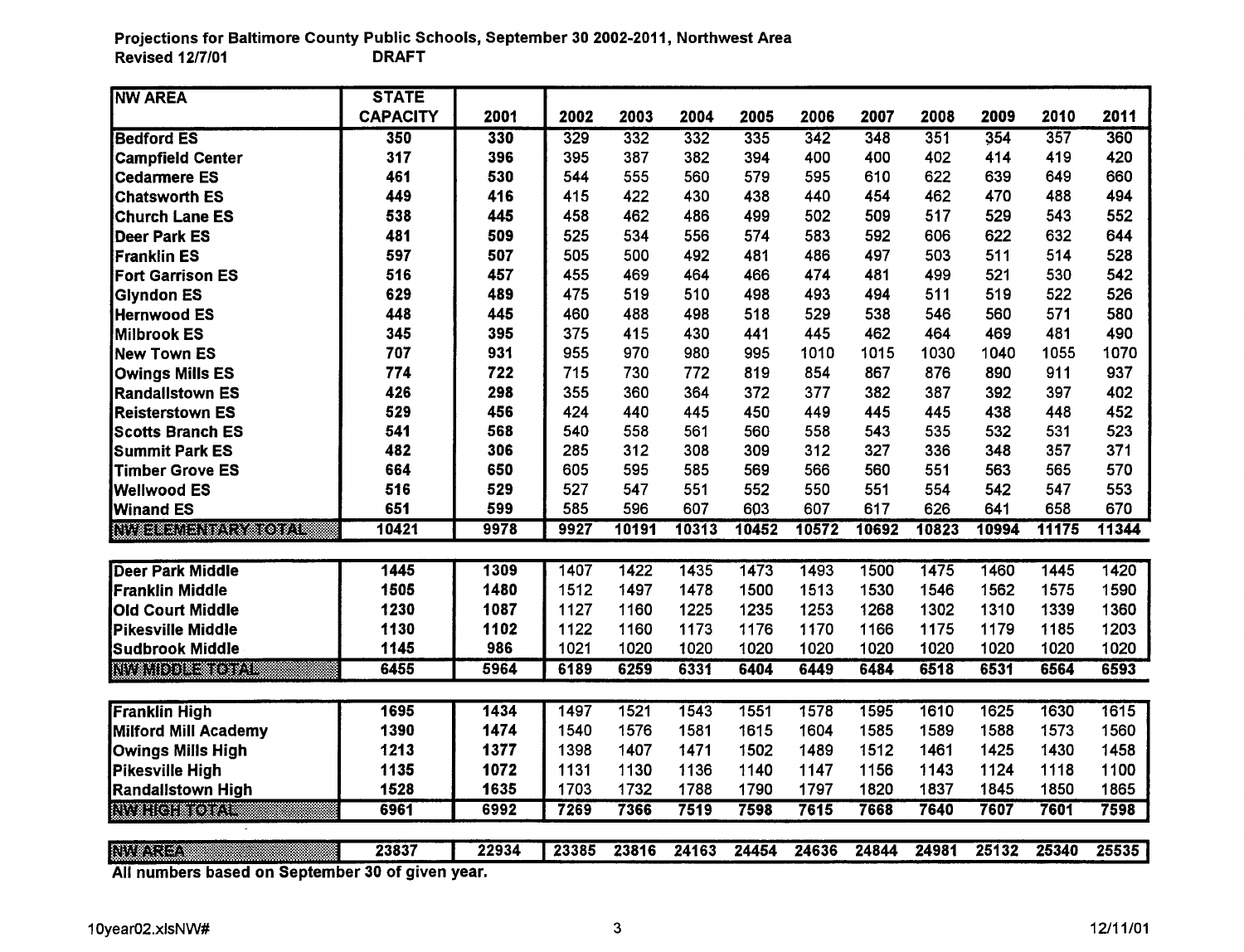| <u> Genhemmorf</u><br>All numbers based on September 30 of given year.                                                | 23411           | 20315       | 20246       | 20332       | 20292      | 20230       | 20176      | 20161      | 20200      | 20304      | 20453      | 20648             |
|-----------------------------------------------------------------------------------------------------------------------|-----------------|-------------|-------------|-------------|------------|-------------|------------|------------|------------|------------|------------|-------------------|
|                                                                                                                       |                 |             |             |             |            |             |            |            |            |            |            |                   |
| <u> Generalistischer Schwarzen und der Englischen Schwarzung und der Englischen Und und Englischen Und und der En</u> | 6687            | 6015        | 6200        | 6268        | 6333       | 6311        | 6330       | 6311       | 6268       | 6245       | 6225       | $\overline{6221}$ |
| Towson High                                                                                                           | 1355            | 1304        | 1363        | 1376        | 1389       | 1394        | 1419       | 1417       | 1370       | 1356       | 1341       | 1327              |
| Loch Raven High                                                                                                       | 1168            | 990         | 1078        | 1084        | 1109       | 1103        | 1096       | 1090       | 1084       | 1078       | 1072       | 1066              |
| <b>Hereford High</b>                                                                                                  | 1300            | 1203        | 1213        | 1210        | 1246       | 1244        | 1250       | 1259       | 1265       | 1254       | 1244       | 1239              |
| <b>Dulaney High</b>                                                                                                   | 2098            | 1791        | 1828        | 1878        | 1869       | 1850        | 1845       | 1825       | 1829       | 1837       | 1848       | 1869              |
| <b>Carver Center</b>                                                                                                  | 766             | 727         | 718         | 720         | 720        | 720         | 720        | 720        | 720        | 720        | 720        | 720               |
|                                                                                                                       |                 |             |             |             |            |             |            |            |            |            |            |                   |
| reneznandi a ozn                                                                                                      | 5916            | 4723        | 4683        | 4703        | 4705       | 4672        | 4647       | 4663       | 4701       | 4776       | 4812       | 4824              |
| <b>Ridgely Middle</b>                                                                                                 | 1162            | 1075        | 1061        | 1056        | 1050       | 1047        | 1042       | 1039       | 1037       | 1045       | 1060       | 1080              |
| <b>Loch Raven Academy</b>                                                                                             | 1143            | 994         | 987         | 1006        | 1007       | 1003        | 985        | 977        | 996        | 1008       | 1026       | 1023              |
| <b>Hereford Middle</b>                                                                                                | 1185            | 990         | 997         | 981         | 992        | 1004        | 1013       | 1036       | 1061       | 1083       | 1097       | 1109              |
| <b>Dumbarton Middle</b>                                                                                               | 1178            | 829         | 822         | 828         | 828        | 808         | 792        | 793        | 792        | 807        | 815        | 822               |
| <b>Cockeysville Middle</b>                                                                                            | 1248            | 835         | 816         | 832         | 828        | 810         | 815        | 818        | 815        | 833        | 814        | 790               |
|                                                                                                                       |                 |             |             |             |            |             |            |            |            |            |            |                   |
| <b>Warren ES</b><br><b>GENERAL BELLEVILLE DE LA</b>                                                                   | 454<br>10808    | 390<br>9577 | 390<br>9363 | 393<br>9361 | 9254       | 405<br>9247 | 9199       | 9187       | 9231       | 9283       | 9416       | 9603              |
| <b>Villa Cresta ES</b>                                                                                                | 751             | 582         | 570         | 568         | 536<br>403 | 524         | 524<br>396 | 529<br>381 | 532<br>370 | 548<br>360 | 572<br>352 | 622<br>358        |
| <b>Timonium ES</b>                                                                                                    | 507             | 413         | 405         | 370         | 356        | 348         | 353        | 354        | 353        | 360        | 367        | 379               |
| <b>Stoneleigh ES</b>                                                                                                  | 514             | 505         | 485         | 503         | 495        | 491         | 486        | 486        | 489        | 494        | 508        | 515               |
| <b>Sparks ES</b>                                                                                                      | 451             | 478         | 495         | 488         | 489        | 501         | 503        | 512        | 513        | 521        | 523        | 535               |
| <b>Seventh District ES</b>                                                                                            | 539             | 360         | 335         | 364         | 360        | 370         | 374        | 379        | 388        | 390        | 402        | 407               |
| <b>Rodgers Forge ES</b>                                                                                               | 461             | 493         | 475         | 483         | 471        | 466         | 459        | 460        | 467        | 474        | 488        | 494               |
| <b>Riderwood ES</b>                                                                                                   | 554             | 524         | 520         | 498         | 493        | 495         | 495        | 501        | 512        | 523        | 541        | 549               |
| <b>Prettyboy ES</b>                                                                                                   | 493             | 490         | 480         | 495         | 488        | 481         | 476        | 476        | 479        | 480        | 486        | 499               |
| Pot Springs ES                                                                                                        | 529             | 560         | 555         | 547         | 552        | 556         | 561        | 554        | 545        | 536        | 540        | 544               |
| <b>Pleasant Plains ES</b>                                                                                             | 584             | 489         | 470         | 459         | 457        | 453         | 445        | 439        | 443        | 446        | 450        | 453               |
| <b>Pinewood ES</b>                                                                                                    | 636             | 484         | 465         | 471         | 462        | 461         | 465        | 470        | 475        | 486        | 495        | 503               |
| Padonia Intl. ES                                                                                                      | 402             | 302         | 290         | 285         | 272        | 263         | 254        | 247        | 248        | 240        | 242        | 253               |
| <b>Oakleigh ES</b>                                                                                                    | 606             | 507         | 500         | 503         | 492        | 492         | 494        | 492        | 495        | 492        | 491        | 485               |
| <b>Lutherville ES</b>                                                                                                 | 439             | 438         | 425         | 429         | 437        | 449         | 437        | 439        | 443        | 448        | 450        | 455               |
| <b>Jacksonville ES</b>                                                                                                | 706             | 607         | 585         | 590         | 595        | 600         | 605        | 610        | 620        | 630        | 640        | 650               |
| <b>Hampton ES</b>                                                                                                     | 372             | 352         | 350         | 339         | 334        | 335         | 339        | 343        | 350        | 361        | 371        | 385               |
| <b>Halstead Academy</b>                                                                                               | 643             | 543         | 545         | 527         | 516        | 522         | 508        | 499        | 493        | 497        | 498        | 504               |
| <b>Fifth District ES</b>                                                                                              | 307             | 304         | 295         | 311         | 306        | 292         | 289        | 289        | 290        | 292        | 295        | 304               |
| <b>Cromwell ES</b>                                                                                                    | 441             | 430         | 424         | 425         | 422        | 419         | 416        | 413        | 410        | 407        | 404        | 401               |
| <b>Carroll Manor ES</b>                                                                                               | 419             | 326         | 304         | 313         | 318        | 324         | 320        | 314        | 316        | 298        | 301        | 308               |
|                                                                                                                       | <b>CAPACITY</b> | 2001        | 2002        | 2003        | 2004       | 2005        | 2006       | 2007       | 2008       | 2009       | 2010       | 2011              |
| <b>CENTRAL AREA</b>                                                                                                   | <b>STATE</b>    |             |             |             |            |             |            |            |            |            |            |                   |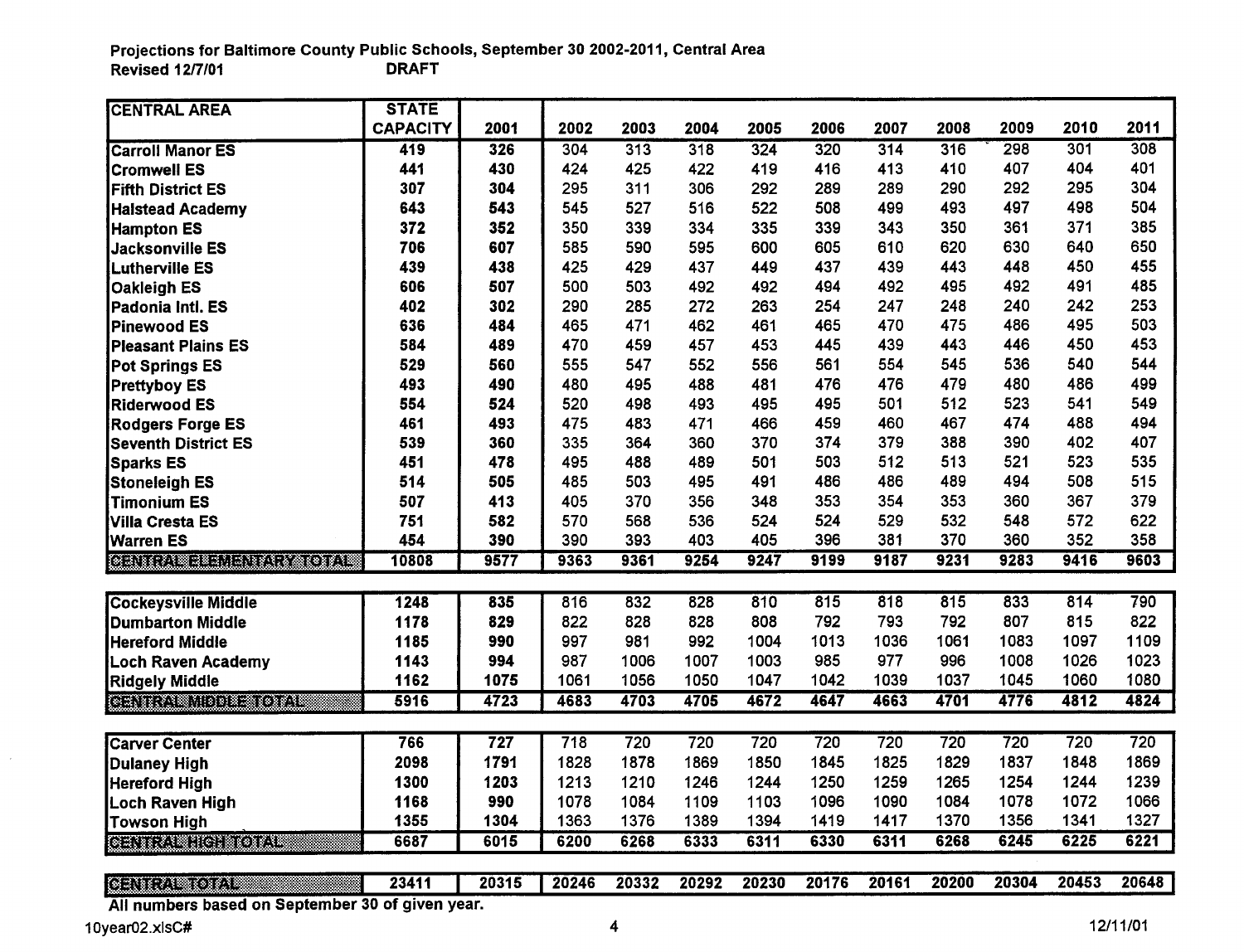| <b>NE AREA</b>                                   | <b>STATE</b>    |       |       |       |       |       |       |       |       |       |       |       |
|--------------------------------------------------|-----------------|-------|-------|-------|-------|-------|-------|-------|-------|-------|-------|-------|
|                                                  | <b>CAPACITY</b> | 2001  | 2002  | 2003  | 2004  | 2005  | 2006  | 2007  | 2008  | 2009  | 2010  | 2011  |
| <b>Carney ES</b>                                 | 716             | 566   | 584   | 567   | 555   | 545   | 533   | 527   | 515   | 492   | 473   | 461   |
| <b>Chapel Hill ES</b>                            | 624             | 581   | 604   | 627   | 641   | 665   | 689   | 703   | 727   | 751   | 770   | 785   |
| <b>Elmwood ES</b>                                | 553             | 548   | 530   | 535   | 538   | 536   | 539   | 542   | 554   | 565   | 574   | 582   |
| <b>Essex ES</b>                                  | 516             | 445   | 437   | 414   | 392   | 369   | 353   | 340   | 332   | 325   | 323   | 320   |
| <b>Fullerton ES</b>                              | 539             | 519   | 500   | 500   | 501   | 502   | 508   | 524   | 534   | 545   | 556   | 564   |
| <b>Glenmar ES</b>                                | 442             | 375   | 365   | 353   | 351   | 350   | 345   | 348   | 352   | 353   | 358   | 365   |
| <b>Gunpowder ES</b>                              | 579             | 520   | 518   | 514   | 507   | 513   | 515   | 518   | 521   | 527   | 530   | 529   |
| <b>Harford Hills ES</b>                          | 392             | 336   | 330   | 354   | 349   | 346   | 339   | 336   | 330   | 320   | 314   | 301   |
| Joppa View ES                                    | 671             | 608   | 603   | 616   | 602   | 602   | 599   | 597   | 597   | 603   | 606   | 605   |
| <b>Kingsville ES</b>                             | 439             | 458   | 435   | 434   | 428   | 433   | 435   | 438   | 441   | 446   | 449   | 450   |
| Martin Blvd. ES                                  | 344             | 328   | 320   | 308   | 307   | 306   | 302   | 305   | 309   | 310   | 315   | 322   |
| <b>McCormick ES</b>                              | 459             | 479   | 460   | 470   | 473   | 471   | 474   | 477   | 487   | 496   | 504   | 511   |
| Middlesex ES                                     | 759             | 521   | 500   | 498   | 483   | 467   | 468   | 463   | 461   | 457   | 457   | 453   |
| <b>Orems ES</b>                                  | 364             | 337   | 315   | 314   | 296   | 281   | 271   | 264   | 260   | 255   | 253   | 251   |
| Perry Hall ES                                    | 574             | 549   | 545   | 565   | 582   | 598   | 601   | 604   | 617   | 626   | 629   | 630   |
| <b>Pine Grove ES</b>                             | 564             | 534   | 520   | 519   | 518   | 518   | 529   | 536   | 545   | 547   | 555   | 563   |
| <b>Red House Run ES</b>                          | 539             | 483   | 455   | 475   | 474   | 476   | 474   | 473   | 480   | 486   | 491   | 498   |
| <b>Seven Oaks ES</b>                             | 474             | 491   | 463   | 484   | 471   | 475   | 479   | 483   | 487   | 491   | 495   | 500   |
| <b>Shady Spring ES</b>                           | 538             | 559   | 565   | 560   | 563   | 559   | 561   | 563   | 575   | 586   | 594   | 602   |
| Victory Villa ES                                 | 461             | 397   | 380   | 398   | 394   | 396   | 388   | 393   | 399   | 401   | 407   | 415   |
| <b>NETER AND STATE</b>                           | 10547           | 9634  | 9429  | 9505  | 9425  | 9408  | 9402  | 9434  | 9523  | 9582  | 9653  | 9707  |
|                                                  |                 |       |       |       |       |       |       |       |       |       |       |       |
| <b>Golden Ring Middle</b>                        | 953             | 910   | 903   | 920   | 928   | 935   | 948   | 961   | 989   | 1015  | 1025  | 1039  |
| <b>Middle River Middle</b>                       | 1094            | 875   | 861   | 879   | 875   | 872   | 861   | 860   | 862   | 865   | 870   | 889   |
| Parkville Middle                                 | 1159            | 1158  | 1187  | 1160  | 1145  | 1140  | 1135  | 1120  | 1138  | 1146  | 1154  | 1162  |
| Perry Hall Middle                                | 1773            | 1497  | 1498  | 1488  | 1479  | 1474  | 1481  | 1490  | 1498  | 1505  | 1504  | 1512  |
| <b>Pine Grove Middle</b>                         | 1313            | 1158  | 1157  | 1188  | 1145  | 1144  | 1126  | 1105  | 1111  | 1127  | 1122  | 1094  |
| <b>Stemmers Run Middle</b>                       | 1320            | 966   | 977   | 1005  | 990   | 955   | 915   | 870   | 858   | 844   | 854   | 842   |
| <u>IT and the second part</u>                    | 7612            | 6564  | 6583  | 6640  | 6562  | 6520  | 6466  | 6406  | 6456  | 6502  | 6529  | 6538  |
|                                                  |                 |       |       |       |       |       |       |       |       |       |       |       |
| <b>Eastern Tech High</b>                         | 1260            | 1332  | 1329  | 1350  | 1350  | 1350  | 1350  | 1350  | 1350  | 1350  | 1350  | 1350  |
| Kenwood High                                     | 1613            | 1761  | 1800  | 1815  | 1823  | 1813  | 1810  | 1799  | 1785  | 1776  | 1755  | 1742  |
| Overlea High                                     | 1300            | 1141  | 1208  | 1279  | 1290  | 1335  | 1319  | 1326  | 1288  | 1275  | 1269  | 1255  |
| <b>Parkville High</b>                            | 2215            | 1860  | 1889  | 1917  | 1936  | 1958  | 1971  | 1984  | 1998  | 2005  | 2012  | 1990  |
| Perry Hall High                                  | 2230            | 2181  | 2268  | 2316  | 2338  | 2266  | 2244  | 2236  | 2196  | 2184  | 2166  | 2155  |
| <u>ITENICI NECESSIN</u>                          | 8618            | 8275  | 8494  | 8677  | 8737  | 8722  | 8694  | 8695  | 8617  | 8590  | 8552  | 8492  |
| <b>NEWSBY</b>                                    | 26777           | 24473 | 24506 | 24822 | 24724 | 24650 | 24562 | 24535 | 24596 | 24674 | 24734 | 24737 |
| All numbers based on September 30 of given year. |                 |       |       |       |       |       |       |       |       |       |       |       |
|                                                  |                 |       |       |       |       |       |       |       |       |       |       |       |